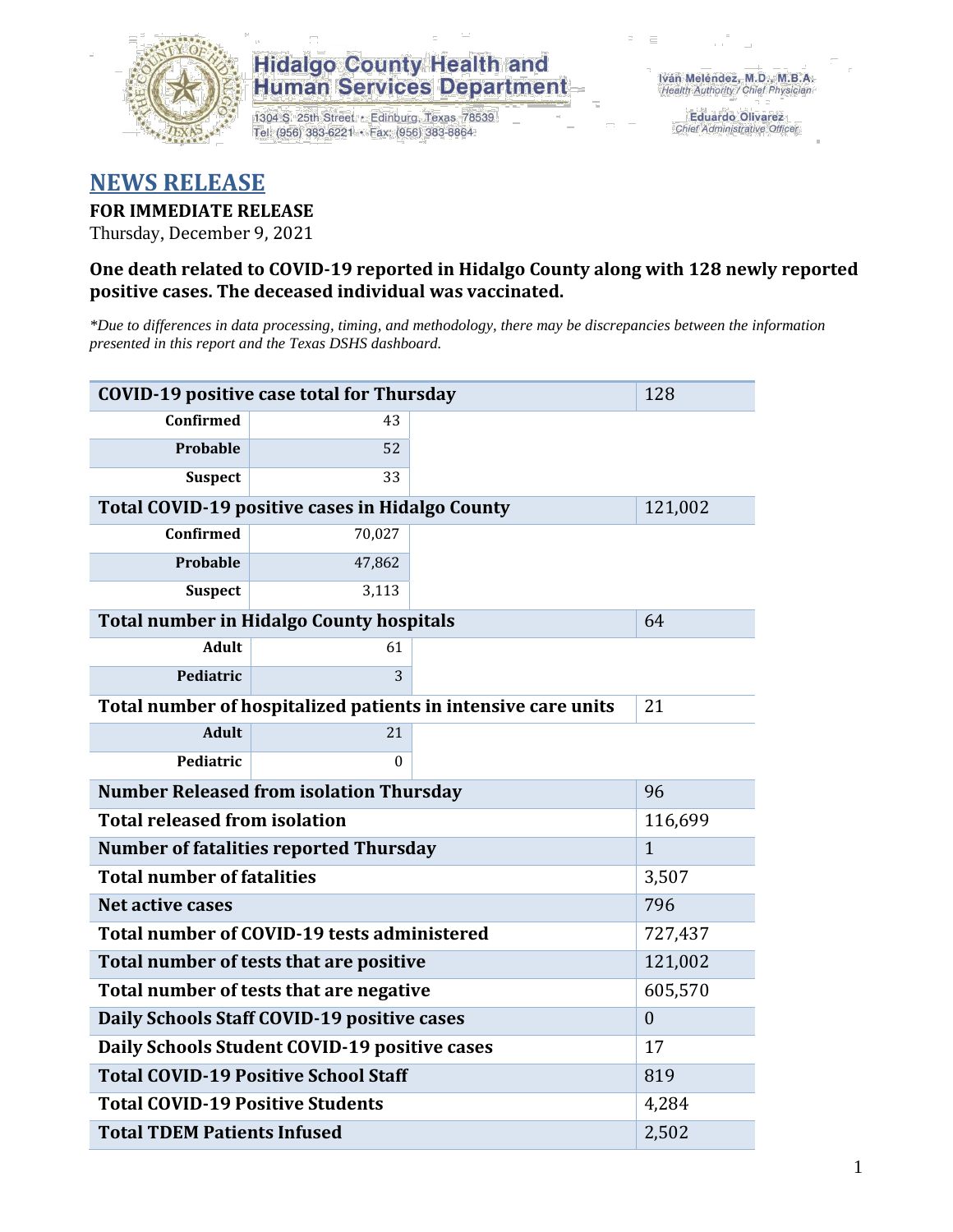

## **Hidalgo County Health and Human Services Department**

1304 S. 25th Street · Edinburg, Texas 78539 Tel: (956) 383-6221 · Fax: (956) 383-8864

Iván Meléndez, M.D., M.B.A. Health Authority / Chief Physician

> **Eduardo Olivarez** Chief Administrative Officer

*Hidalgo County uses the case status definition provided by the Texas Department of State Health Service's 2020 Epi Case Criteria Guide revised November 2020.*

- *1. Confirmed: A person who has tested positive through a molecular or PCR (oral or nasal swabs) test that looks for the presence of the virus's genetic material.*
- *2. Probable: A person who meets presumptive laboratory evidence through detection of COVID-19 by antigen test in a respiratory specimen.*
- *3. Suspect: A person who meets supported laboratory evidence through detection of specific antibodies in serum, plasma, whole body, and no prior history of being confirmed or probable case.*

*For more information of case status definition for COVID-19, please refer to:*

<https://www.dshs.state.tx.us/IDCU/investigation/epi-case-criteria-guide/2020-Epi-Case-Criteria-Guide.pdf>

| <b>Age Range</b> | Gender | City           |
|------------------|--------|----------------|
| IU<              | Male   | <b>Mission</b> |

### The deaths include: Case Breakdown by Age Group:

| <b>Age Range</b> | <b>Number of Cases</b> |
|------------------|------------------------|
| $0 - 11$         | 21                     |
| $12 - 19$        | 14                     |
| 20s              | 19                     |
| 30 <sub>s</sub>  | 10                     |
| 40s              | 22                     |
| 50s              | 12                     |
| 60s              | 16                     |
| $70+$            | 14                     |
| Total:           | 128                    |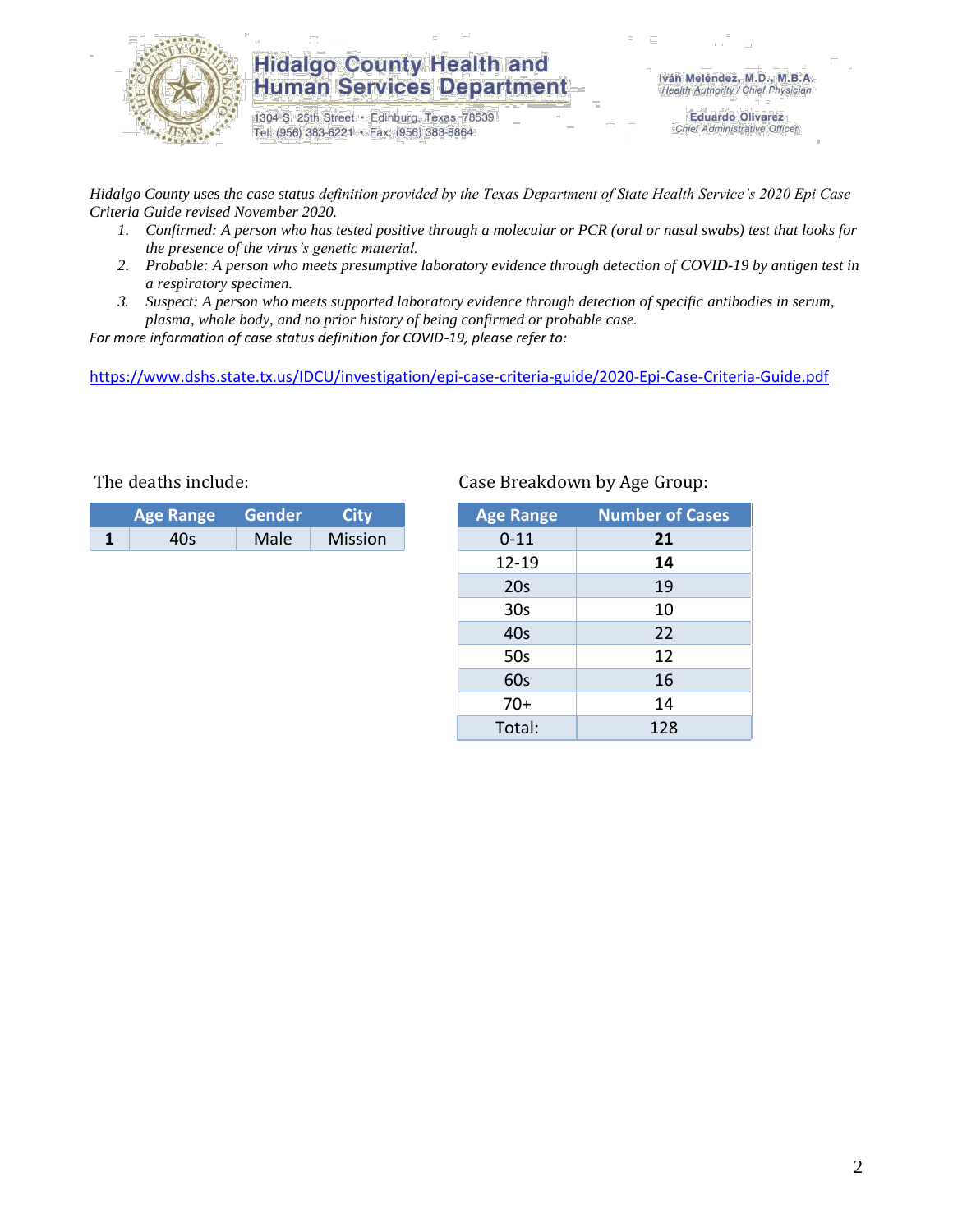

# **Hidalgo County Health and<br>Human Services Department**

1304 S. 25th Street • Edinburg, Texas 78539<br>Tel: (956) 383-6221 • Fax: (956) 383-8864

Eduardo Olivarez<br>Chief Administrative Officer

### Thursday, December 9, 2021 positive cases include:

|                         | <b>Age Range</b> | <b>Gender</b> | <b>City</b> |     | <b>Age Range</b> | <b>Gender</b> | <b>City</b>    |
|-------------------------|------------------|---------------|-------------|-----|------------------|---------------|----------------|
| $\mathbf{1}$            | $0 - 19$         | F             | Alamo       | 65  | $0 - 19$         | M             | Mission        |
| $\mathbf{2}$            | 20s              | F             | Alamo       | 66  | $0 - 19$         | M             | Mission        |
| 3                       | 50s              | F             | Alamo       | 67  | $0 - 19$         | M             | Mission        |
| 4                       | 60s              | F             | Alamo       | 68  | $0 - 19$         | F             | Mission        |
| 5                       | 60s              | F             | Alamo       | 69  | $0 - 19$         | M             | Mission        |
| 6                       | $0 - 19$         | M             | Alton       | 70  | $0 - 19$         | F             | Mission        |
| $\overline{\mathbf{z}}$ | $0 - 19$         | F             | Alton       | 71  | 20s              | F             | Mission        |
| 8                       | 40s              | F             | Alton       | 72  | 20s              | F             | Mission        |
| 9                       | 20s              | M             | Donna       | 73  | 20s              | F             | Mission        |
| 10                      | 40s              | F             | Donna       | 74  | 30 <sub>s</sub>  | F             | Mission        |
| 11                      | $0 - 19$         | F             | Edinburg    | 75  | 30 <sub>s</sub>  | F             | Mission        |
| 12                      | $0 - 19$         | F             | Edinburg    | 76  | 30 <sub>s</sub>  | F             | Mission        |
| 13                      | $0 - 19$         | M             | Edinburg    | 77  | 30 <sub>s</sub>  | M             | Mission        |
| 14                      | $0 - 19$         | F             | Edinburg    | 78  | 40s              | F             | Mission        |
| 15                      | $0 - 19$         | F             | Edinburg    | 79  | 40s              | M             | Mission        |
| 16                      | $0 - 19$         | F             | Edinburg    | 80  | 40s              | F             | Mission        |
| 17                      | 20s              | F             | Edinburg    | 81  | 40s              | F             | Mission        |
| 18                      | 20s              | M             | Edinburg    | 82  | 40s              | M             | Mission        |
| 19                      | 20s              | F             | Edinburg    | 83  | 40s              | F             | Mission        |
| 20                      | 30 <sub>s</sub>  | F             | Edinburg    | 84  | 40s              | F             | Mission        |
| 21                      | 30 <sub>s</sub>  | F             | Edinburg    | 85  | 40s              | F             | Mission        |
| 22                      | 40s              | F             | Edinburg    | 86  | 40s              | M             | Mission        |
| 23                      | 40s              | M             | Edinburg    | 87  | 50s              | F             | Mission        |
| 24                      | 40s              | F             | Edinburg    | 88  | 50s              | M             | Mission        |
| 25                      | 40s              | F             | Edinburg    | 89  | 50s              | F             | Mission        |
| 26                      | 40s              | M             | Edinburg    | 90  | 60s              | F             | Mission        |
| 27                      | 50s              | F             | Edinburg    | 91  | 60s              | F             | <b>Mission</b> |
| 28                      | 50s              | F             | Edinburg    | 92  | 60s              | F.            | Mission        |
| 29                      | 60s              | F             | Edinburg    | 93  | 60s              | M             | Mission        |
| 30                      | 60s              | F             | Edinburg    | 94  | $70+$            | M             | Mission        |
| 31                      | 60s              | M             | Edinburg    | 95  | $70+$            | F             | Mission        |
| 32                      | $0 - 19$         | F             | McAllen     | 96  | $70+$            | F             | Mission        |
| 33                      | $0 - 19$         | F             | McAllen     | 97  | $70+$            | F             | Mission        |
| 34                      | $0 - 19$         | M             | McAllen     | 98  | $0 - 19$         | F             | Pharr          |
| 35                      | $0 - 19$         | M             | McAllen     | 99  | 20s              | M             | Pharr          |
| 36                      | $0 - 19$         | F             | McAllen     | 100 | 30 <sub>s</sub>  | F             | Pharr          |